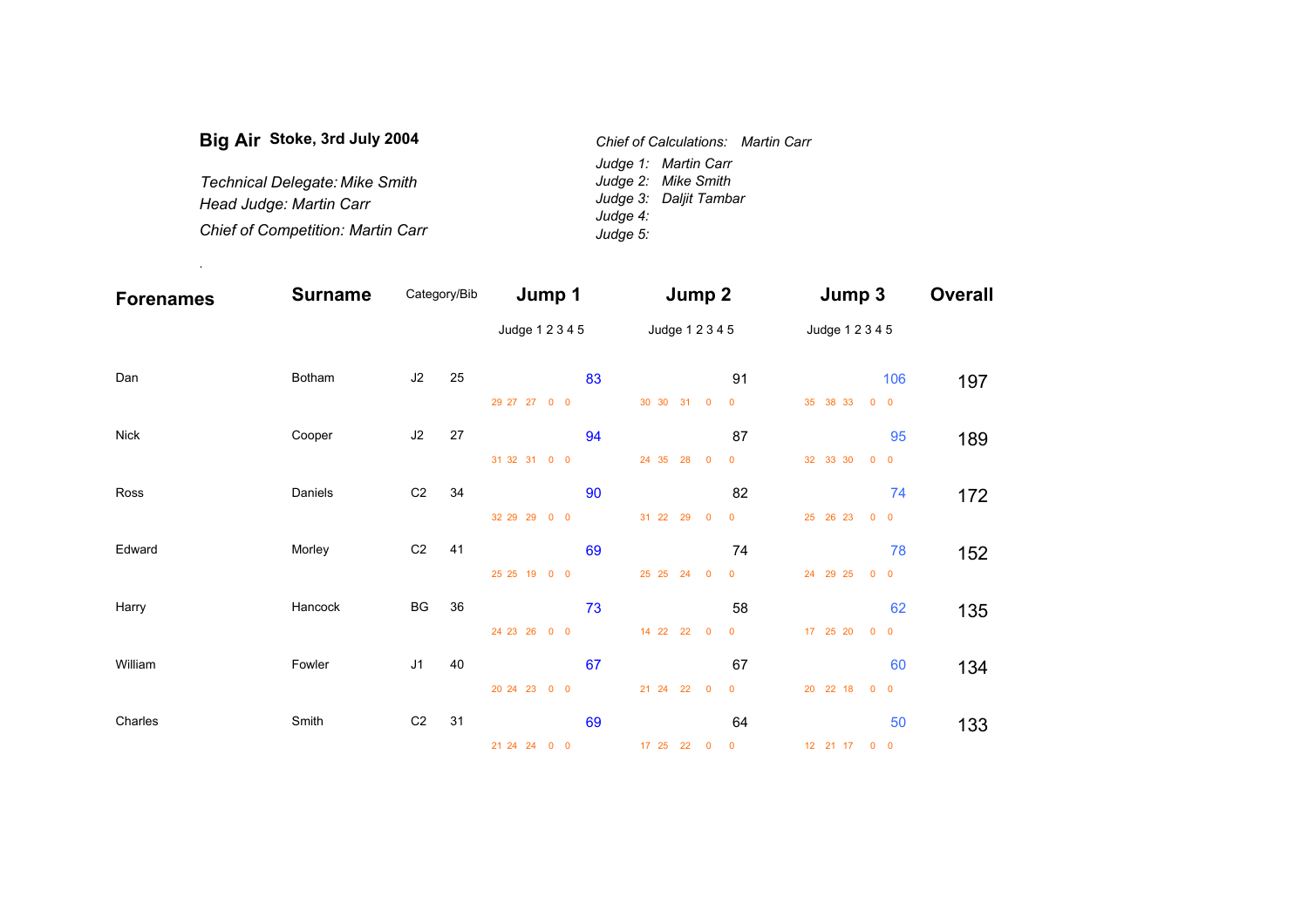| <b>Forenames</b> | <b>Surname</b> |                | Category/Bib    | Jump 1       |                 | Jump 2       |                 | Jump 3                 | <b>Overall</b> |
|------------------|----------------|----------------|-----------------|--------------|-----------------|--------------|-----------------|------------------------|----------------|
|                  |                |                | Judge 1 2 3 4 5 |              | Judge 1 2 3 4 5 |              | Judge 1 2 3 4 5 |                        |                |
| Mathew           | Peiris         | S              | 35              |              | 83              |              | 49              | 49                     | 132            |
|                  |                |                |                 | 30 26 27 0 0 |                 | 14 18 17 0 0 |                 | 15 18 16 0 0           |                |
| Thomas           | Blackburn      | C <sub>2</sub> | 29              |              | 63              |              | 59              | 60                     | 123            |
|                  |                |                |                 | 18 24 21 0 0 |                 | 20 20 19 0   | $\overline{0}$  | 17 23 20<br>$0\quad 0$ |                |
| David            | McCutcheon     | J <sub>1</sub> | 32              |              | 61              |              | 51              | 53                     | 114            |
|                  |                |                |                 | 20 21 20 0 0 |                 | 17 17 17 0 0 |                 | 16 17 20 0 0           |                |
| Will             | Frew           | BG             | 39              |              | 45              |              | 37              | 62                     | 107            |
|                  |                |                |                 | 12 17 16 0 0 |                 | 10 14 13 0   | $\overline{0}$  | 16 23 23<br>$0\quad 0$ |                |
| Rory             | Flindall       | BG             | 37              |              | 51              |              | 55              | 36                     |                |
|                  |                |                |                 | 15 20 16 0 0 |                 | 15 22 18 0   | $\overline{0}$  | 11 14 11 0 0           | 106            |
|                  |                |                |                 |              |                 |              |                 |                        |                |
| Shelly           | Poole          | C <sub>2</sub> | 26              |              | 44              | 14 19 18 0   | 51              | 45                     | 96             |
|                  |                |                |                 | 13 15 16 0 0 |                 |              | $\overline{0}$  | 10 19 16 0 0           |                |
| Dave             | Bridgewater    | J1             | 28              |              | 48              |              | 32              | 45                     | 93             |
|                  |                |                |                 | 13 18 17 0 0 |                 | 9 12 11 0    | $\overline{0}$  | 10 17 18 0 0           |                |
| Jack             | Hoffman        | BG             | 21              |              | 49              |              | 39              | 42                     | 91             |
|                  |                |                |                 | 16 21 12 0 0 |                 | 11 15 13 0   | $\overline{0}$  | 10 17 15 0 0           |                |
| Alexandra L      | Houston        | BG             | 22              |              | 48              |              | 41              | 42                     | 90             |
|                  |                |                |                 | 14 19 15 0 0 |                 | 13 15 13 0 0 |                 | 11 17 14 0 0           |                |
| Mykel M          | Tomlinson      | C <sub>1</sub> | 23              |              | 42              |              | 42              | 40                     | 84             |
|                  |                |                |                 | 11 16 15 0 0 |                 | 12 16 14 0 0 |                 | 12 15 13<br>$0\quad 0$ |                |